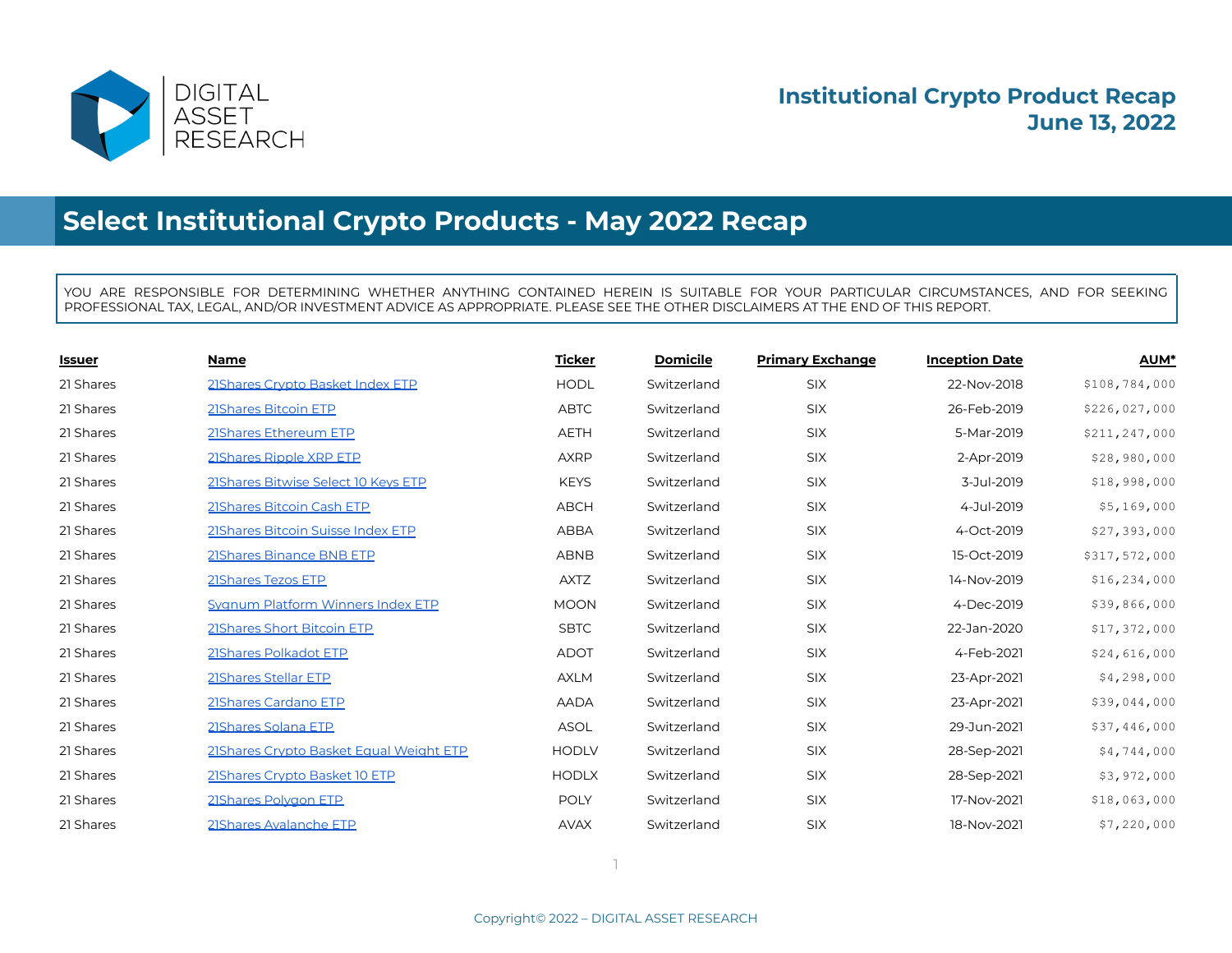| <b>Issuer</b>             | <b>Name</b>                                  | <b>Ticker</b> | <b>Domicile</b> | <b>Primary Exchange</b> | <b>Inception Date</b> | <b>AUM*</b>   |
|---------------------------|----------------------------------------------|---------------|-----------------|-------------------------|-----------------------|---------------|
| 21 Shares                 | 21Shares Algorand ETP                        | <b>ALGO</b>   | Switzerland     | <b>SIX</b>              | 22-Nov-2021           | \$1,636,000   |
| 21 Shares                 | 21 Shares Crypto Mid-Cap Index ETP           | <b>ALTS</b>   | Switzerland     | <b>SIX</b>              | 13-Dec-2021           | \$1,651,000   |
| 21 Shares                 | 21Shares Terra ETP                           | <b>LUNA</b>   | Switzerland     | <b>SIX</b>              | 12-Jan-2022           | \$1,000       |
| 21 Shares                 | 21Shares Cosmos ETP                          | <b>ATOM</b>   | Switzerland     | <b>SIX</b>              | 19-Jan-2022           | \$974,000     |
| 21 Shares                 | 21Shares Aave ETP                            | <b>AAVE</b>   | Switzerland     | <b>SIX</b>              | 31-Jan-2022           | \$406,000     |
| 21 Shares                 | 21Shares Uniswap ETP                         | <b>AUNI</b>   | Switzerland     | <b>SIX</b>              | 31-Jan-2022           | \$334,000     |
| 21 Shares                 | 21Shares Chainlink ETP                       | <b>LINK</b>   | Switzerland     | <b>SIX</b>              | 31-Jan-2022           | \$990,000     |
| 3iQ                       | The Bitcoin Fund Class A                     | QBTC.U        | Canada          | <b>TSX</b>              | 9-Apr-2020            | \$390,847,000 |
| 3iQ                       | <b>The Ether Fund</b>                        | QETH.U        | Canada          | <b>TSX</b>              | 10-Dec-2020           | \$214,213,000 |
| <b>Bitcoin Capital AG</b> | <b>15 FICAS Active Crypto ETP</b>            | <b>BTCA</b>   | Switzerland     | SIX                     | 28-Jul-2020           | \$7,330,000   |
| <b>Bitcoin Capital AG</b> | <b>1 FiCAS Active Bitcoin ETP</b>            | <b>BTCB</b>   | Switzerland     | <b>SIX</b>              | 29-Nov-2021           | \$8,000,000   |
| <b>Bitcoin Capital AG</b> | <b>1 FICAS Active Ethereum ETP</b>           | <b>ETHB</b>   | Switzerland     | <b>SIX</b>              | 29-Nov-2021           | \$8,000,000   |
| CoinShares                | <b>CoinShares Physical Bitcoin</b>           | <b>BITC</b>   | <b>Jersey</b>   | <b>SIX</b>              | 19-Jan-2021           | \$319,900,000 |
| CoinShares                | <b>CoinShares Physical Ethereum</b>          | <b>ETHE</b>   | <b>Jersey</b>   | <b>SIX</b>              | 19-Feb-2021           | \$183,200,000 |
| CoinShares                | <b>CoinShares Physical Litecoin</b>          | <b>LITE</b>   | <b>Jersey</b>   | <b>SIX</b>              | 6-Apr-2021            | \$4,880,000   |
| CoinShares                | <b>CoinShares Physical XRP</b>               | <b>XRPL</b>   | <b>Jersey</b>   | <b>SIX</b>              | 13-Apr-2021           | \$5,140,000   |
| CoinShares                | <b>CoinShares Physical Staked Polkadot</b>   | <b>CDOT</b>   | Jersey          | <b>XETRA</b>            | 26-Jan-2022           | \$2,810,000   |
| CoinShares                | <b>CoinShares Physical Staked Tezos</b>      | <b>XTZS</b>   | <b>Jersey</b>   | <b>XETRA</b>            | 26-Jan-2022           | \$4,450,000   |
| CoinShares                | CoinShares Physical Staked Cardano           | <b>CSDA</b>   | Jersey          | <b>XETRA</b>            | 18-Feb-2022           | \$1,870,000   |
| CoinShares                | <b>CoinShares FTX Physical Staked Solana</b> | <b>SLNC</b>   | <b>Jersey</b>   | <b>XETRA</b>            | 18-Feb-2022           | \$40,860,000  |
| CoinShares                | <u>CoinShares FTX Physical FTX Token</u>     | <b>CFTT</b>   | <b>Jersey</b>   | <b>XETRA</b>            | 13-May-2022           | \$26,620,000  |
| CI Galaxy                 | <b>CI Galaxy Bitcoin ETE</b>                 | BTCX.U        | Canada          | <b>TSX</b>              | 15-Dec-2020           | \$251,520,000 |
| CI Galaxy                 | CI Galaxy Ethereum ETF                       | ETHX.U        | Canada          | <b>TSX</b>              | 16-Apr-2021           | \$320,210,000 |
| CI Galaxy                 | CI Galaxy Multi-Crypto ETF                   | CMCX.B        | Canada          | <b>TSX</b>              | 1-Feb-2022            | \$2,580,000   |
| <b>ETC Group</b>          | <b>ETC Group Physical Bitcoin</b>            | <b>BTCE</b>   | Germany         | <b>XETRA</b>            | 9-Jun-2020            | \$458,140,000 |
| <b>ETC Group</b>          | <b>ETC Group Physical Ethereum</b>           | ZETH          | Germany         | <b>XETRA</b>            | 4-Feb-2021            | \$55,560,000  |
| <b>ETC Group</b>          | <b>ETC Group Physical Litecoin</b>           | <b>ELTC</b>   | Germany         | <b>XETRA</b>            | 22-Mar-2021           | \$3,850,000   |
| <b>ETC Group</b>          | <b>ETC Group Physical Cardano</b>            | <b>RDAN</b>   | Germany         | <b>XETRA</b>            | 29-Nov-2021           | \$330,000     |
| <b>ETC Group</b>          | <b>ETC Group Physical XRP</b>                | <b>GXRP</b>   | Germany         | <b>XETRA</b>            | 8-Apr-2022            | \$290,000     |
| <b>ETC Group</b>          | <b>ETC Group Physical Solana</b>             | <b>ESOL</b>   | Germany         | <b>XETRA</b>            | 29-Nov-2021           | \$260,000     |
| <b>ETC Group</b>          | <b>ETC Group Physical Bitcoin Cash</b>       | <b>BTCH</b>   | Germany         | <b>XETRA</b>            | 17-Sep-2021           | \$260,000     |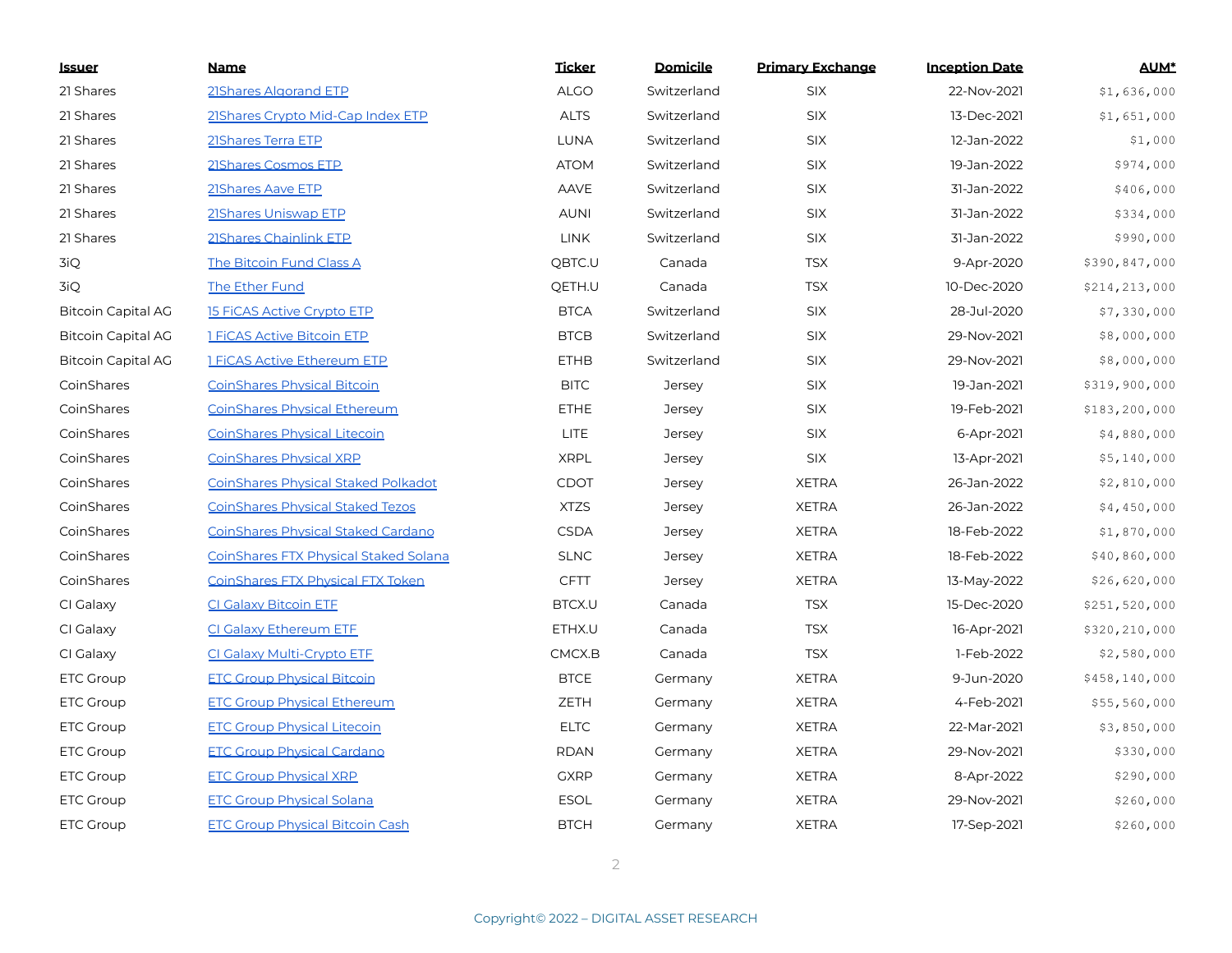| <u>Issuer</u>    | <b>Name</b>                                | <b>Ticker</b> | Domicile      | <b>Primary Exchange</b> | <b>Inception Date</b> | <b>AUM*</b>     |
|------------------|--------------------------------------------|---------------|---------------|-------------------------|-----------------------|-----------------|
| <b>ETC Group</b> | <b>ETC Group Physical Stellar</b>          | <b>STLR</b>   | Germany       | <b>XETRA</b>            | 29-Nov-2021           | \$240,000       |
| <b>ETC Group</b> | <b>ETC Group Physical Tezos</b>            | <b>EXTZ</b>   | Germany       | <b>XETRA</b>            | 29-Nov-2021           | \$160,000       |
| <b>ETC Group</b> | <b>ETC Group Physical Polkadot</b>         | <b>PLKA</b>   | Germany       | <b>XETRA</b>            | 29-Nov-2021           | \$120,000       |
| <b>ETC Group</b> | <b>ETC Group Physical Uniswap</b>          | <b>USWA</b>   | Germany       | <b>XETRA</b>            | 22-Mar-2022           | \$60,000        |
| <b>ETC Group</b> | <b>ETC Group Physical Polygon</b>          | <b>MTCE</b>   | Germany       | <b>XETRA</b>            | 22-Mar-2022           | \$40,000        |
| <b>ETC Group</b> | <b>ETC Group Physical Cosmos</b>           | ATME          | Germany       | <b>XETRA</b>            | 22-Mar-2022           | \$30,000        |
| <b>ETC Group</b> | <b>ETC Group Physical Avalanche</b>        | <b>EVAL</b>   | Germany       | <b>XETRA</b>            | 22-Mar-2022           | \$30,000        |
| Evolve           | <b>Evolve Bitcoin ETF</b>                  | <b>EBIT</b>   | Canada        | <b>TSX</b>              | 19-Feb-2021           | \$92,083,000    |
| Evolve           | <b>Evolve Ethereum ETE</b>                 | <b>ETHR</b>   | Canada        | <b>TSX</b>              | 20-Apr-2021           | \$53,309,000    |
| Evolve           | <b>Evolve Cryptocurrencies ETF</b>         | <b>ETC</b>    | Canada        | <b>TSX</b>              | 29-Sep-2021           | \$22,776,000    |
| Hashdex          | Hashdex Nasdag Crypto Index ETE            | <b>HASH11</b> | Cayman        | <b>BSX</b>              | 22-Apr-2021           | \$253,100,000   |
| Hashdex          | Hashdex Nasdaq Bitcoin Reference Price FI  | <b>BITH11</b> | Cayman        | <b>BSX</b>              | 8-Mar-2021            | \$43,320,000    |
| Hashdex          | Hashdex Nasdaq Ethereum Reference Price FI | <b>ETHEII</b> | Cayman        | <b>BSX</b>              | 17-Aug-2021           | \$16,860,000    |
| Hashdex          | Hashdex DeFi Index Index Fund              | <b>DEFIII</b> | Cayman        | <b>BSX</b>              | 16-Feb-2022           | \$4,170,000     |
| Hashdex          | Hashdex Smart Contract Platforms FL        | <b>WEB311</b> | Cayman        | <b>BSX</b>              | 29-Mar-2022           | \$2,470,000     |
| Investo          | <b>Investo NFT Index</b>                   | NFTS11        | <b>Brazil</b> | B <sub>3</sub>          | 4-Apr-2022            | \$1,040,000     |
| Ninepoint        | <b>Ninepoint Bitcoin ETF</b>               | BITC.U        | Canada        | <b>TSX</b>              | 27-Jan-2021           | \$35,370,000    |
| Purpose          | <b>Purpose Bitcoin ETE</b>                 | <b>BTCC</b>   | Canada        | <b>TSX</b>              | 11-Feb-2021           | \$1,100,000,000 |
| Purpose          | <b>Purpose Ethereum ETE</b>                | <b>ETHH</b>   | Canada        | <b>TSX</b>              | 20-Apr-2021           | \$328,800,000   |
| Purpose          | <b>Purpose Bitcoin Yield ETF</b>           | <b>BTCY</b>   | Canada        | <b>TSX</b>              | 30-Nov-2021           | \$32,690,000    |
| Purpose          | <b>Purpose Ether Yield ETE</b>             | <b>ETHY</b>   | Canada        | <b>TSX</b>              | 30-Nov-2021           | \$35,960,000    |
| QR Capital       | <b>OR Capital Bitcoin ETE</b>              | <b>QBTC11</b> | Brazil        | B <sub>3</sub>          | 24-Jun-2021           | \$27,060,000    |
| QR Capital       | <b>QR Capital Ethereum ETF</b>             | <b>QETH1</b>  | Brazil        | B <sub>3</sub>          | 14-Jul-2021           | \$15,660,000    |
| QR Capital       | QR Capital DeFi ETF                        | <b>QDFI11</b> | Brazil        | B <sub>3</sub>          | 8-Feb-2022            | \$3,720,000     |
| VanEck           | <b>VanEck Bitcoin ETN</b>                  | <b>VBTC</b>   | Liechtenstein | Deutsche Boerse AG      | 19-Nov-2020           | \$118,500,000   |
| VanEck           | <b>VanEck Ethereum ETN</b>                 | <b>VETH</b>   | Liechtenstein | Deutsche Boerse AG      | 26-Mar-2021           | \$43,700,000    |
| VanEck           | VanEck Polkadot ETN                        | <b>VDOT</b>   | Liechtenstein | Deutsche Boerse AG      | 13-Sep-2021           | \$2,000,000     |
| VanEck           | <b>VanEck Solana ETN</b>                   | <b>VSOL</b>   | Liechtenstein | Deutsche Boerse AG      | 13-Sep-2021           | \$11,900,000    |
| VanEck           | <b>VanEck TRON ETN</b>                     | <b>VTRX</b>   | Liechtenstein | Deutsche Boerse AG      | 13-Sep-2021           | \$63,100,000    |
| VanEck           | <b>VanEck Avalanche ETN</b>                | <b>VAVA</b>   | Liechtenstein | Deutsche Boerse AG      | 8-Dec-2021            | \$4,600,000     |
| VanEck           | <b>VanEck Polygon ETN</b>                  | <b>VPOL</b>   | Liechtenstein | Deutsche Boerse AG      | 8-Dec-2021            | \$300,000       |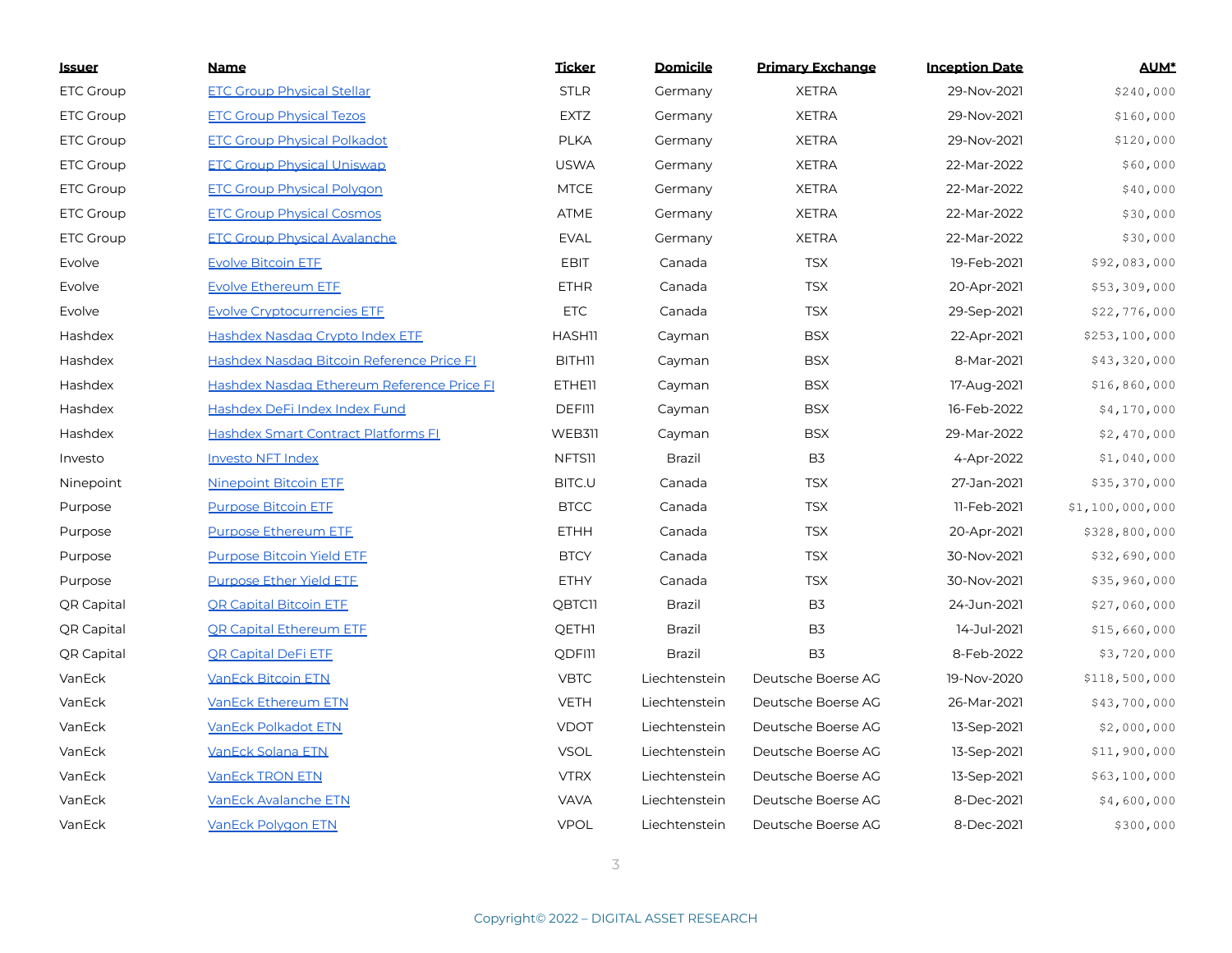| <u>lssuer</u>       | Name                                     | <b>Ticker</b>   | <b>Domicile</b>      | <b>Primary Exchange</b> | <b>Inception Date</b> | <b>AUM*</b>     |
|---------------------|------------------------------------------|-----------------|----------------------|-------------------------|-----------------------|-----------------|
| VanEck              | <b>VanEck Algorand ETN</b>               | <b>VGND</b>     | Liechtenstein        | Deutsche Boerse AG      | 24-Mar-2022           | \$15, 200, 000  |
| VanEck              | VanEck FTX Token ETN                     | <b>VFTX</b>     | Liechtenstein        | Deutsche Boerse AG      | 24-Mar-2022           | \$600,000       |
| VanEck              | <b>VanEck Chainlink ETN</b>              | <b>VLNK</b>     | Liechtenstein        | Deutsche Boerse AG      | 26-Apr-2022           | \$500,000       |
| VanEck              | <b>VanEck Crypto Leaders ETN</b>         | <b>VTOP</b>     | Liechtenstein        | Deutsche Boerse AG      | 14-Jan-2022           | \$1,700,000     |
| VanEck              | <b>VanEck Smart Contract Leaders ETN</b> | <b>VSMA</b>     | Liechtenstein        | Deutsche Boerse AG      | 26-Apr-2022           | \$500,000       |
| VanEck              | <b>VanEck Bitcoin Strategy ETF</b>       | <b>XBTF</b>     | <b>United States</b> | CBOE                    | 26-Apr-2021           | \$23,960,000    |
| WisdomTree          | WisdomTree Bitcoin                       | <b>BTCW</b>     | Jersey               | <b>SIX</b>              | 14-Apr-2019           | \$196,744,000   |
| WisdomTree          | WisdomTree Ethereum                      | <b>ETHW</b>     | Jersey               | <b>SIX</b>              | 29-Apr-2021           | \$30,640,000    |
| WisdomTree          | WisdomTree Crypto Market                 | <b>BLOC</b>     | Jersey               | <b>SIX</b>              | 29-Nov-2021           | \$2,505,000     |
| WisdomTree          | WisdomTree Crypto Altcoins               | <b>ALTC</b>     | Jersey               | <b>SIX</b>              | 29-Nov-2021           | \$1,298,000     |
| WisdomTree          | WisdomTree Crypto Mega Cap Equal Weight  | <b>MEGA</b>     | Jersey               | <b>SIX</b>              | 29-Nov-2021           | \$1,230,000     |
| <b>XBT Provider</b> | <b>Bitcoin Tracker One</b>               | <b>COINXBT</b>  | Sweden               | Nasdag OMX AB           | 15-Sep-2015           | \$498,410,000   |
| <b>XBT Provider</b> | <b>Bitcoin Tracker Euro</b>              | <b>COINXBE</b>  | Sweden               | Nasdag OMX AB           | 15-May-2015           | \$673, 260, 000 |
| <b>XBT Provider</b> | <b>Ether Tracker Euro</b>                | <b>COINETH</b>  | Sweden               | Nasdag OMX AB           | 9-Oct-2017            | \$479,280,000   |
| <b>XBT Provider</b> | <b>Ether Tracker One</b>                 | <b>COINETHE</b> | Sweden               | Nasdag OMX AB           | 9-Oct-2017            | \$275,330,000   |
|                     |                                          |                 |                      |                         | <b>Total</b>          | \$7,988,482,000 |

**Average** \$82,213,354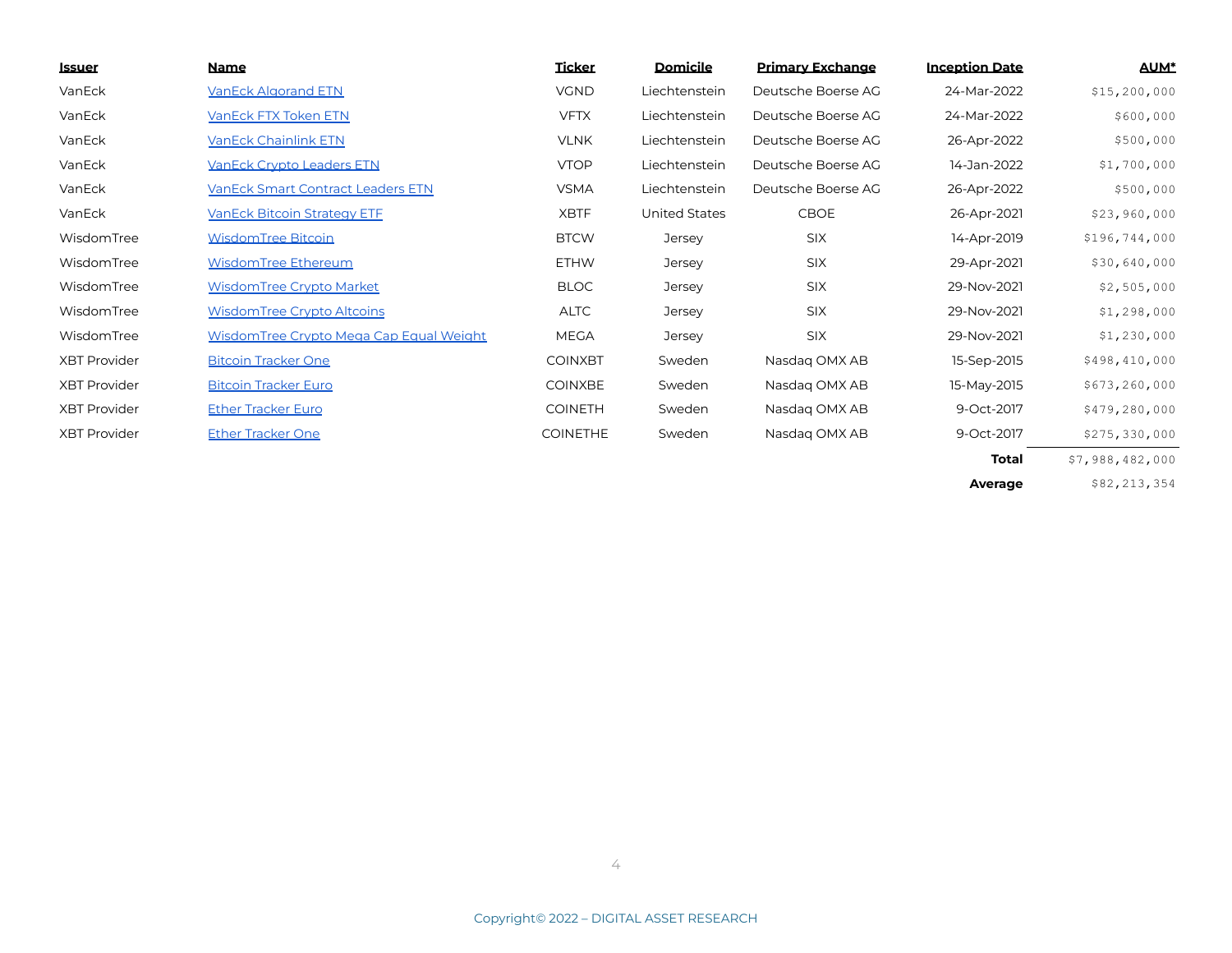

#### Average Product Assets Under Management (AUM) per **Issuer**

#### Total Asset Under Management (AUM) per Issuer

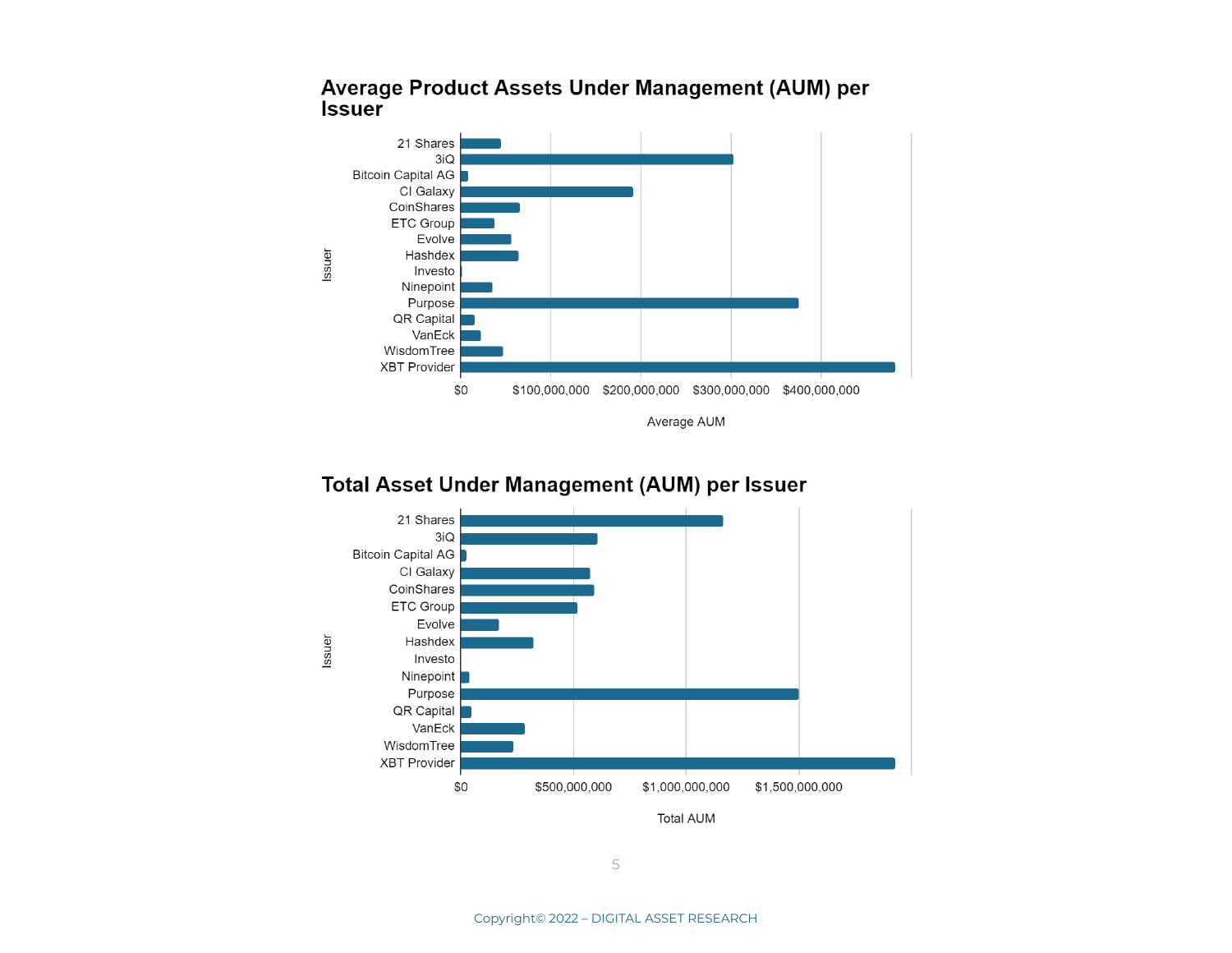#### **Grayscale BTC, ETH Trusts**

| <u>Issuer</u> | <u>Name</u>                     | <b>Ticker</b>     | <b>Domicile</b> | Premium   | <b>Inception Date</b> | <b>AUM*</b>      |
|---------------|---------------------------------|-------------------|-----------------|-----------|-----------------------|------------------|
| Grayscale     | <b>Grayscale Bitcoin Trust</b>  | <b>GBTC Trust</b> | USA             | $-35.89%$ | 25-Sep-2013           | \$18,500,000,000 |
| Grayscale     | <b>Grayscale Ethereum Trust</b> | ETHE Trust        | USA             | $-35.45%$ | 14-Dec-2017           | \$5,100,000,000  |
|               |                                 |                   |                 |           | Total                 | \$23,600,000,000 |

#### **Digital Asset Ecosystem**

| <b>Name</b>                                     | <b>Total</b>        | % Market Share |
|-------------------------------------------------|---------------------|----------------|
| Bitcoin (BTC) Total Market Cap                  | \$445,851,487,000   | 44.14%         |
| Ethereum (ETH) Total Market Cap                 | \$149,860,162,000   | 14.84%         |
| Listed Products (Total AUM)                     | \$7,988,482,000     | 0.79%          |
| Grayscale Bitcoin & Ethereum Trusts (Total AUM) | \$23,600,000,000    | 2.34%          |
| Digital Asset Ecosystem (Total Market Cap)      | \$1,010,000,000,000 |                |

\* Asset values as of 13-June-2022 based on publicly available data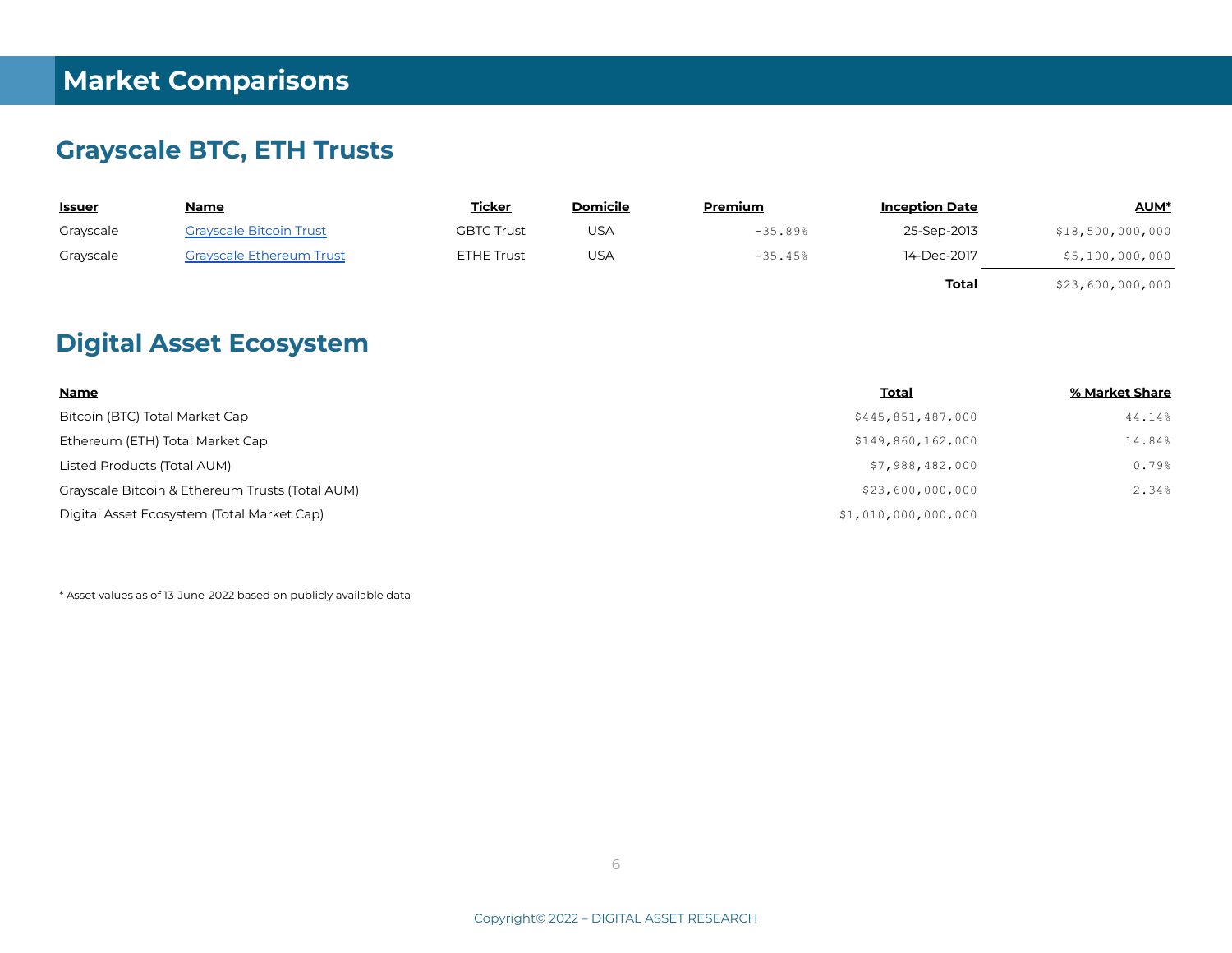# **Spot Based Bitcoin ETF**

| <b>Issuer</b>                                     | Company                                | <b>Filing</b>                                                                                                                                         | <b>Filing Date</b> | <b>Deadline</b> | <b>Status</b>           |
|---------------------------------------------------|----------------------------------------|-------------------------------------------------------------------------------------------------------------------------------------------------------|--------------------|-----------------|-------------------------|
| VanEck Bitcoin Trust                              | VanEck                                 | https://www.sec.gov/Archives/edgar/data/1838028/000093041320002664/c100811_s1.htm                                                                     | 30-Dec-2020        | 14-Nov-2021     | Rejected                |
| Valkyrie Bitcoin Fund                             | Valkyrie Investments                   | https://www.sec.gov/Archives/edgar/data/1841175/000138713121001118/valkyrie-s1_012221.htm                                                             | 22-Jan-2021        | 1-Jan-2022      | Rejected                |
| <b>NYDIG Bitcoin ETF</b>                          | Stone Ridge/NYDIG                      | https://www.sec.gov/Archives/edgar/data/1843021/000119312521043521/d242572ds1.htm                                                                     | 16-Feb-2021        | <b>NA</b>       | Rejected                |
| WisdomTree Bitcoin<br>Trust                       | WisdomTree                             | https://www.sec.gov/Archives/edgar/data/1850391/000119312521077493/d122075ds1.htm                                                                     | 11-Mar-2021        | 5-Dec-2021      | Rejected                |
| First Trust SkyBridge<br><b>Bitcoin ETF Trust</b> | First Trust & SkyBridge                | https://www.sec.gov/Archives/edgar/data/1852143/000144554621001542/skybridge_s1.htm                                                                   | 19-Mar-2021        | 16-Jan-2022     | Rejected                |
| Wise Origin Bitcoin Trust Fidelity                |                                        | https://www.sec.gov/Archives/edgar/data/1852317/000119312521092598/d133565ds1.htm                                                                     | 24-Mar-2021        | 20-Jan-2022     | Rejected                |
| Kryptoin Bitcoin ETF<br><b>Trust</b>              | Kryptoin Investment<br><b>Advisors</b> | https://www.sec.gov/Archives/edgar/data/1790727/000119312521111553/d112503ds1a.htm                                                                    | 9-Apr-2021         | 18-Dec-2021     | Rejected                |
| Galaxy Bitcoin ETF                                | Galaxy Digital                         | https://www.sec.gov/Archives/edgar/data/1855781/000095010321005427/dp149207_s1.htm                                                                    | 12-Apr-2021        | <b>NA</b>       | No Rulemaking<br>Action |
| One River Carbon<br>Neutral Bitcoin Trust         | One River                              | https://www.sec.gov/Archives/edgar/data/1863687/000110465921070846/tm2116981d1_s1.htm                                                                 | 24-May-2021        | <b>NA</b>       | Rejected                |
| <b>ARK 21Shares Bitcoin</b><br><b>ETF</b>         | ARK Invest, 21Shares                   | https://www.sec.gov/Archives/edgar/data/0001869699/000119312521201955/d165184ds1.htm                                                                  | 28-Jun-2021        | 30-Mar-2022     | Rejected                |
| Global X Bitcoin Trust                            | Global X                               | https://www.sec.gov/Archives/edgar/data/1874070/000093041321001317/c102050_s1.htm                                                                     | 21-Jul-2021        | 14-Apr-2022     | Rejected                |
| Invesco Galaxy Bitcoin<br><b>IETF</b>             | Invesco                                | https://www.sec.gov/Archives/edgar/data/0001855781/000119312521278390/d233987ds1a.htm                                                                 | 21-Sep-2021        | <b>NA</b>       | No Rulemaking<br>Action |
| <b>Grayscale Bitcoin Trust</b>                    | Grayscale                              | https://www.qlobenewswire.com/news-release/2021/10/19/2316640/0/en/NYSE-Arca-Files-For<br>m-19b-4-to-Convert-Grayscale-Bitcoin-Trust-into-an-ETF.html | 19-Oct-2021        | <b>NA</b>       | Ongoing                 |
| Bitwise Bitcoin ETP Trust Bitwise                 |                                        | https://www.sec.gov/Archives/edgar/data/1763415/000138713121009995/bbet-s1_101421.htm                                                                 | 14-Oct-2021        | <b>NA</b>       | Deadline July 1<br>2022 |
| <b>Blockfi NB Bitcoin ETF</b>                     | <b>BlockFi</b>                         | https://www.sec.gov/Archives/edgar/data/0001853419/000092963821001329/s1.htm                                                                          | 9-Nov-2021         | <b>NA</b>       | No Rulemaking<br>Action |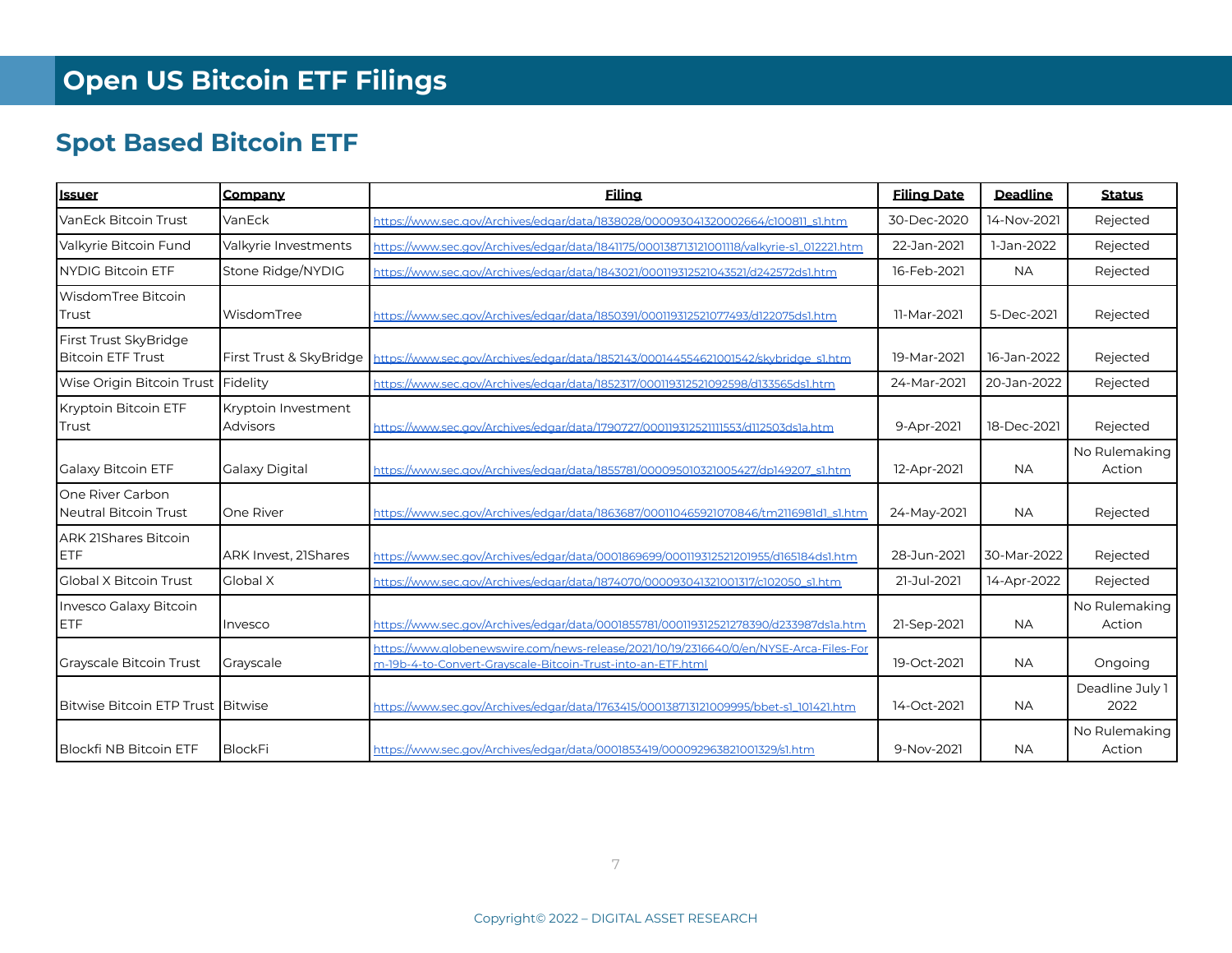### **Futures Based Bitcoin ETF**

| <b>Issuer</b>                                        | Company                   | Eiling                                                                                                | <b>Filing Date</b> | <b>1st Response Date</b> | <b>Status</b>                           |
|------------------------------------------------------|---------------------------|-------------------------------------------------------------------------------------------------------|--------------------|--------------------------|-----------------------------------------|
| <b>ProShares Bitcoin</b><br><b>Strategy ETF</b>      | ProShares                 | https://www.sec.gov/Archives/edgar/data/1174610/000168386321004445/f9424d1.htm                        | 4-Aug-2021         | 18-Oct-2021              | Live                                    |
| Invesco Bitcoin<br>Strategy ETF                      | Invesco                   | https://www.sec.gov/Archives/edgar/data/1418144/000119312521236682/d209327d485ap<br>os.htm            | 5-Aug-2021         | 19-Oct-2021              | Withdrawn                               |
| VanEck Bitcoin<br><b>Strategy ETF</b>                | VanEck                    | https://www.sec.gov/Archives/edgar/data/1137360/000113736021000495/combinedbitc<br>oinstrategy.htm    | 10-Aug-2021        | 24-Oct-2021              | Live                                    |
| Valkyrie Bitcoin<br><b>Strategy ETF</b>              | Valkyrie                  | https://www.sec.gov/Archives/edgar/data/0001877493/000138713121008347/valk-n1a_0<br>81121.htm         | 11-Aug-2021        | 25-Oct-2021              | Live                                    |
| Galaxy Bitcoin<br><b>Strategy ETF</b>                | Galaxy                    | https://www.sec.gov/Archives/edgar/data/1877784/000095010321012406/dp156188_n1a<br>htm                | 17-Aug-2021        | 31-Oct-2021              | Assumed to be<br>preapproved for launch |
| AdvisorShares<br>Managed Bitcoin ETF                 | AdvisorShares             | https://www.sec.gov/Archives/edgar/data/1408970/000182912621008454/advisorshares<br>trust_485apos.htm | 20-Aug-2021        | 3-Nov-2021               | Assumed to be<br>preapproved for launch |
| <b>Bitwise Bitcoin</b><br><b>Strategy ETF</b>        | <b>Bitwise</b>            | https://www.sec.gov/Archives/edgar/data/0001540305/000089418921006626/bitwise4<br>85a.htm             | 14-Sep-2021        | <b>NA</b>                | Assumed to be<br>preapproved for launch |
| Teucrium Bitcoin<br><b>Futures Fund</b>              | Teucrium                  | https://www.sec.gov/Archives/edgar/data/0001471824/000165495421006095/Teucrium<br>BCFU_S1.htm         | 20-May-2021        | <b>NA</b>                | Approved                                |
| Ark 21Shares Bitcoin<br><b>Futures Strategy</b>      | ARK Invest.<br>21Shares   | https://www.sec.gov/Archives/edgar/data/1592900/000182912621011950/alphaarchitect<br>485apos.htm      | 13-Oct-2021        | <b>NA</b>                | Assumed to be<br>preapproved for launch |
| Valkyrie XBTO Bitcoin<br><b>Futures Fund</b>         | Valkyrie                  | https://www.sec.gov/rules/sro/nasdag/2021/34-92865.pdf                                                | 2-Sep-2021         | <b>NA</b>                | Approved                                |
| <b>BlockFi Bitcoin</b><br>Strategy ETF               | <b>BlockFi</b>            | https://www.sec.gov/Archives/edgar/data/0001540305/000089418921007234/blockfico<br>mbined.htm         | 8-Oct-2021         | <b>NA</b>                | Assumed to be<br>preapproved for launch |
| <b>AXS Bitcoin Strategy</b><br><b>ETF</b>            | <b>AXS</b><br>Investments | https://www.sec.gov/Archives/edgar/data/0001587982/000139834421020500/fp006979<br>3_485apos.htm       | 27-Oct-2021        | <b>NA</b>                | Assumed to be<br>preapproved for launch |
| Global X Blockchain &<br><b>Bitcoin Strategy ETF</b> | <b>Global X</b>           | https://www.sec.gov/Archives/edgar/data/1432353/000143235321000560/a497k-blockc<br>hainbitcoinstr.htm | 19-Aug-2021        | <b>NA</b>                | Approved                                |
| VanEck Gold & Bitcoin<br><b>Strategy ETF</b>         | VanEck                    | https://www.sec.gov/Archives/edgar/data/1137360/000113736021001182/vytgoldandbitc<br>oinstrategye.htm | 17-Dec-2021        | <b>NA</b>                | Assumed to be<br>preapproved for launch |
| VanEck Commodities<br>& Bitcoin Strategy ETF VanEck  |                           | https://www.sec.gov/Archives/edgar/data/1137360/000113736022000019/commoditiesa<br>ndbitcoin48510.htm | 18-Jan-2022        | <b>NA</b>                | Assumed to be<br>preapproved for launch |